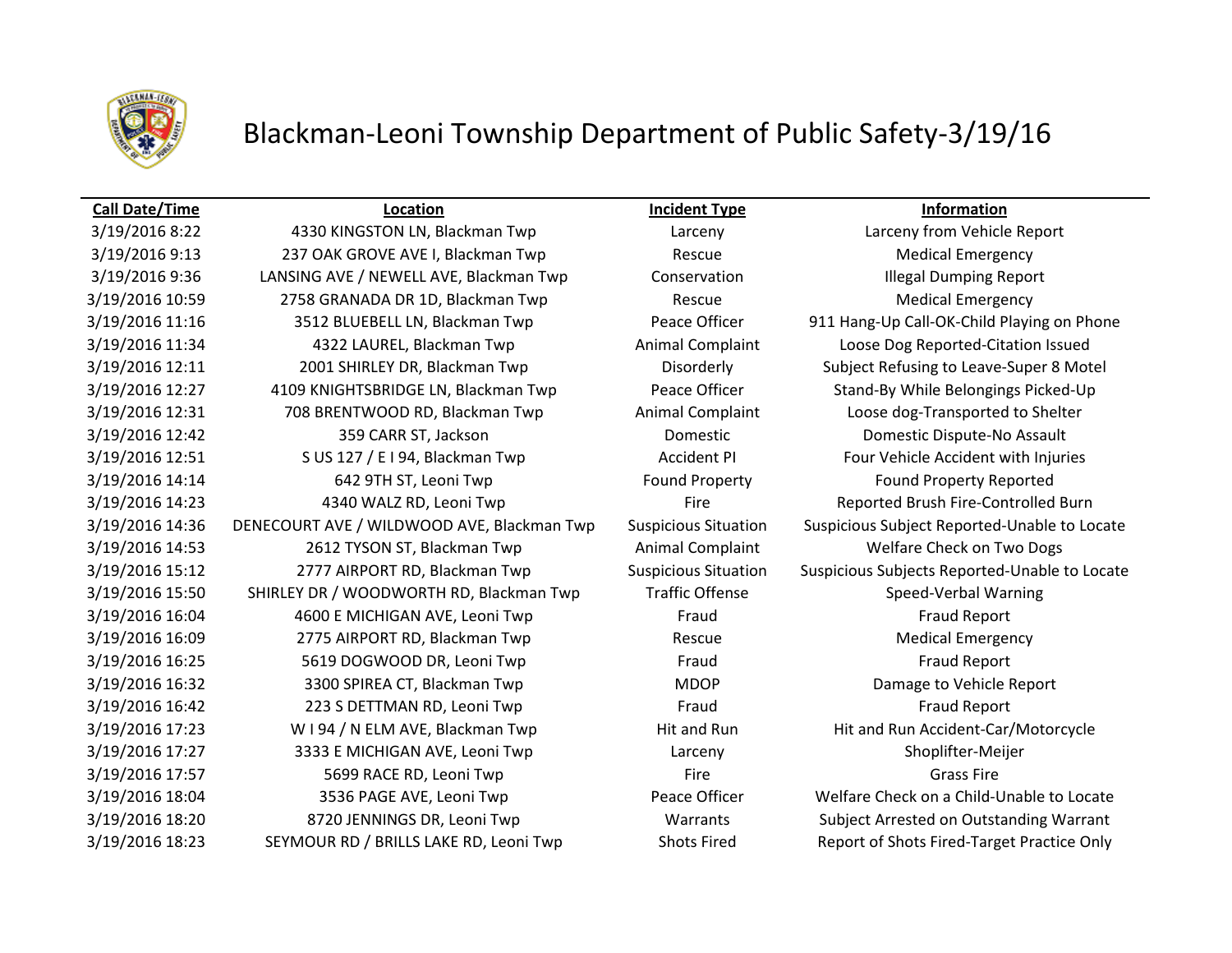

## Blackman-Leoni Township Department of Public Safety-3/19/16

### **Call Date/Time Location Incident Type Information**

3/19/2016 18:38 W MICHIGAN AVE / OAK GROVE AVE, Blackman Twp Traffic Offense No License-Citation Issued 3/19/2016 18:38 1222 JACKSON CROSSING, Jackson Traffic Offense Speed-Citation Issued 3/19/2016 18:56 E MICHIGAN AVE / E MAIN ST, Sandstone Twp Traffic Offense Speed-Verbal Warning 3/19/2016 18:59 3797 W MICHIGAN AVE, Blackman Twp Larceny Larceny Report-Wallet Stolen 3/19/2016 19:19 LANSING AVE / SHIRLEY DR, Blackman Twp Traffic Offense Speed-Verbal Warning 3/19/2016 19:26 3600 COUNTY FARM RD, Blackman Twp **Accident PDA** Car/Deer Accident 3/19/2016 19:33 3300 COUNTY FARM RD 311, Blackman Twp Rescue Rescue Medical Emergency 3/19/2016 19:35 N DETTMAN RD / KEY ST, Blackman Twp Traffic Offense Speed-Citation Issued 3/19/2016 19:51 N DETTMAN RD / WHITLOCK RD, Blackman Twp Traffic Offense Speed-Verbal Warning 3/19/2016 20:01 N DETTMAN RD / KEY ST, Blackman Twp Traffic Offense Speed-Citation Issued 3/19/2016 20:14 5995 UPDYKE RD, Leoni Twp Domestic Domestic Assault Arrest-Lodged at Jail 3/19/2016 20:20 E MICHIGAN AVE / SYCAMORE ST, Leoni Twp Traffic Offense Speed-Citation Issued 3/19/2016 20:21 4213 JANE DR, Leoni Twp Warrants Attempted Warrant Pick-Up-No Contact 3/19/2016 20:53 ROBINSON RD / W MICHIGAN AVE, Blackman Twp Warrants Subject Arrested on Outstanding Warrant 3/19/2016 21:28 E I 94 / AIRPORT RD, Blackman Twp Traffic Offense Speed-Citation Issued 3/19/2016 21:41 E I 94 / N US 127, Blackman Twp Traffic Offense Speed-Citation Issued 3/19/2016 21:54 E I 94 / N US 127, Blackman Twp Traffic Offense Speed-Verbal Warning 3/19/2016 22:07 2545 AIRPORT RD, Blackman Twp OWI Hit and Run Accident-OWI Arrest 3/19/2016 22:08 BLACKMAN RD / COUNTY FARM RD, Blackman Twp Traffic Offense Investigative Stop-Hit and Run Vehicle 3/19/2016 22:24 E I 94 / WHIPPLE RD, Leoni Twp Traffic Offense Defective Equipment-Verbal Warning 3/19/2016 22:29 WI 94 / RACE RD, Leoni Twp Traffic Offense Speed-Verbal Warning 3/19/2016 22:36 WI 94 / SARGENT RD, Leoni Twp Traffic Offense Speed-Citation Issued 3/19/2016 22:37 2900 HERITAGE BLVD, Blackman Twp Rescue Rescue Medical Emergency 3/19/2016 22:41 6125 YOUNG RD, Leoni Twp Disorderly Trouble with Subjects Reported 3/19/2016 22:50 539 9TH ST, Leoni Twp Shots Fired Report of Shots Fired Report of Shots Fired-Fireworks Only 3/19/2016 22:51 W I 94 / N ELM AVE, Blackman Twp Traffic Offense Speed-Verbal Warning 3/19/2016 23:05 6860 SEYMOUR RD, Leoni Twp Peace Officer Welfare check on Subject-Checked OK

3/19/2016 18:27 3201 PAGE AVE, Leoni Twp Peace Officer Welfare Check on Two Children-Checked OK